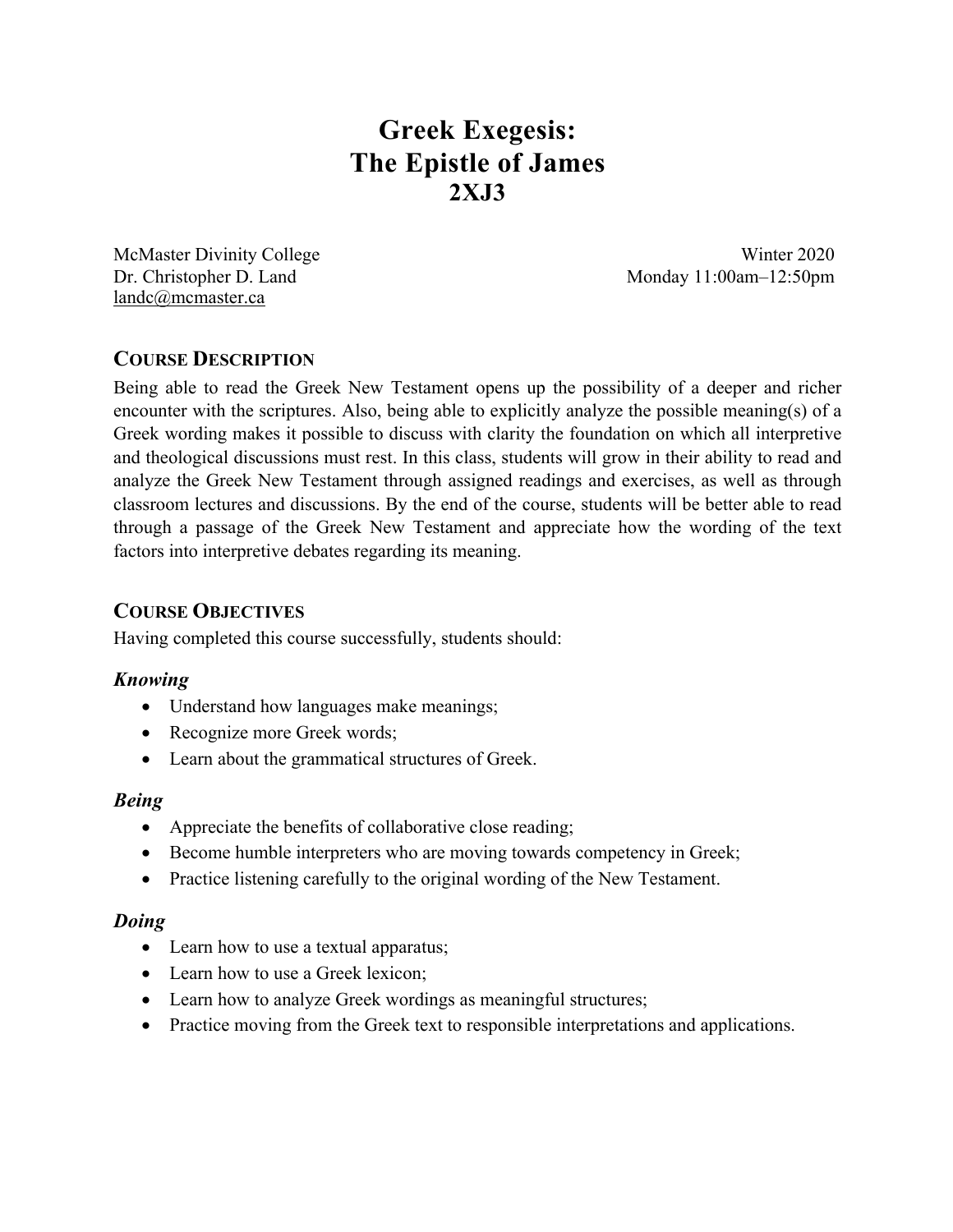## **COURSE PREREQUISITES**

Students entering the course must have completed a minimum of two semesters in Greek language study.

## **COURSE REQUIREMENTS**

Note: Students are required to complete all of the following assignments. No unfinished assignments are permitted. *Each written assignment should be uploaded in Microsoft Word format to Avenue to Learn. A penalty of 2% per day will be applied to all late assignments. Assignments cannot be submitted after April 8th without written permission from the Office of the Registrar (thomn@mcmaster.ca).*

#### **Vocabulary Quizzes (10%)**

Prior to **February 17th at 11:00am**, each student must complete a brief vocabulary quiz using A2L. Students can take the quiz up to five times (receiving randomly selected items each time), with the highest achieved score counting towards the final grade. The vocabulary for the quizzes includes all of the words assigned in Porter, Reed, and O'Donnell, *Fundamentals of New Testament Greek* (Grand Rapids: Eerdmans, 2010). The relevant vocabulary lists are available on A2L, and some free study aids are available at www.quizlet.com. There is also a separate practice quiz on A2L that students can take as many times as they wish.

#### **Book Reports (2 x 10% = 20%)**

During the first half of the semester, each student will read the two required books on Greek grammar (see below) and produce a brief book report on each. The reports should each be 1,500 words in length and should follow the *McMaster Divinity College Style Guidelines for Essays and Theses*. There should be three sections: (1) The Aims of the Book; (2) The Most Interesting Content in the Book; and (3) An Evaluation of the Book. Both reports must be submitted on A2L prior to **February 17th at 11:00am**.

#### **Seminar Participation (20%)**

Students are expected to attend seminar meetings and to participate in seminar discussions. For those weeks where a passage from the Greek New Testament is assigned as preparatory reading, each student will receive credit for showing up to class prepared to read aloud from the Greek and to inquire about anything in the grammar that is unclear. For those weeks where an exegetical assignment is due, students should bring a hard copy of the assignment so that it can be discussed in class. If a student is unable to attend class *due to extenuating circumstances*, the relevant classes (to a limit of two) will be factored out of the participation grade—provided the student discusses his or her absence with the professor in a punctual manner (preferably in advance of the missed class).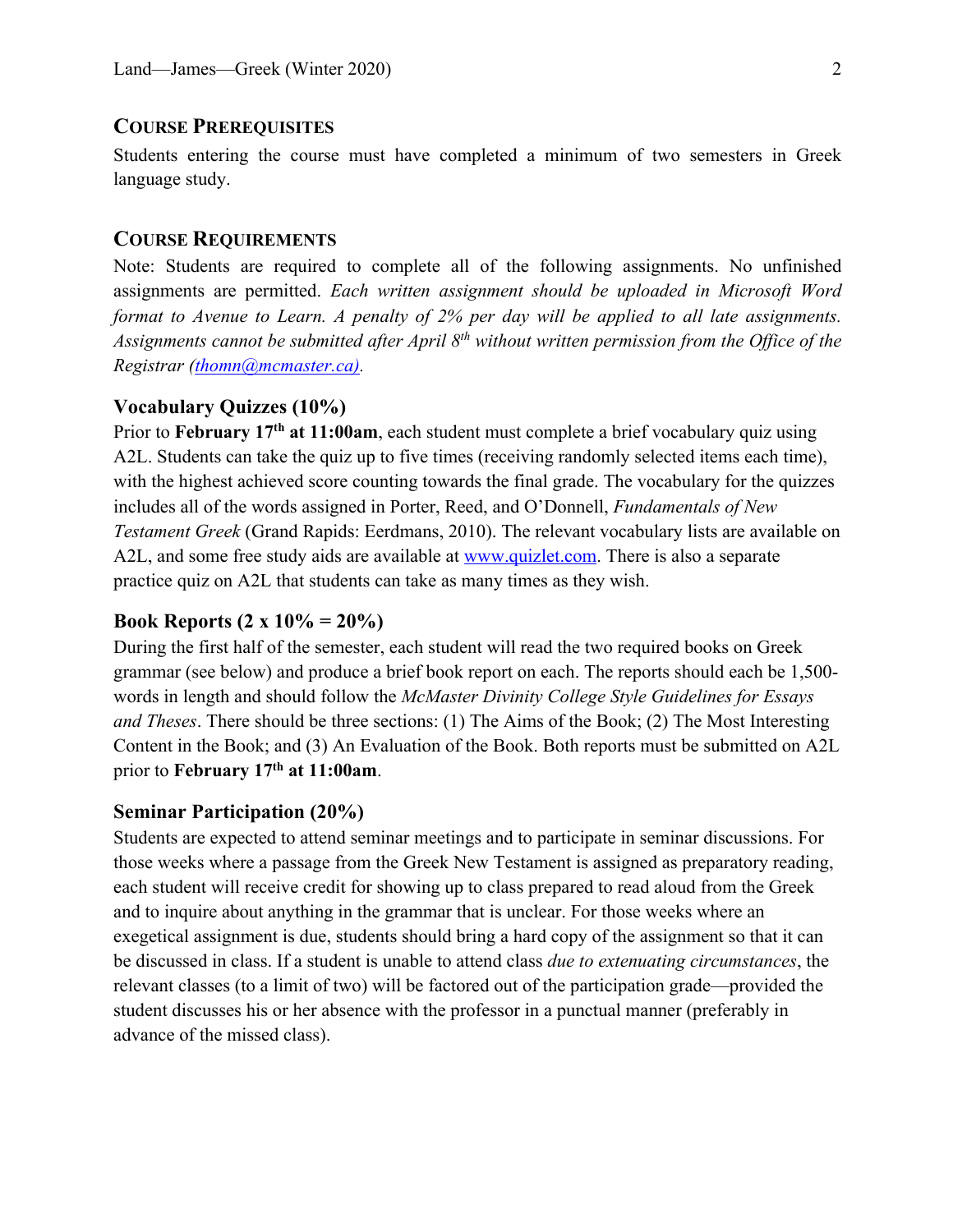#### **Exegetical Assignments (5 x 10% = 50%)**

Over the course of five assignments, students will use their existing knowledge of Greek (including the two books used for the book reports) to read through the Epistle of James and to produce their own English translation of the text. In addition to this translation, each assignment must also record questions and insights related to the assigned Greek wording, its meaning, and its ancient and contemporary significance. This can be done in whatever format is most convenient to the student, including commentary-style paragraphs, organized bullet points, footnotes related to specific parts of the passage, etc. It is recommended that students consult a suitable commentary while doing their work. The primary goal of the student should be to draw clear connections between the Greek language in general and the specific function of this text both as an ancient letter and as Christian Scripture. Each exegetical assignment should be uploaded in Word or RTF format to A2L before class on the due date (see the schedule below). They should also be brought to class in hard copy so that the student can discuss it with the professor. While six assignments must be completed, only the five highest grades will count.

## **GRADING SUMMARY (NT 2XJ3)**

| <b>Vocabulary Quizzes</b>     | 10%  |
|-------------------------------|------|
| <b>Book Reports</b>           | 20%  |
| <b>Seminar Preparation</b>    | 20%  |
| <b>Exegetical Assignments</b> | 50%  |
| Total                         | 100% |

#### **TEXTBOOKS**

All students are required to possess the following:

- A standard edition of the Greek New Testament, such as the Nestle-Aland *Novum Testamentum Graece* (26th–28th ed.) or the UBS *Greek New Testament* (4th–5th ed.).
- A suitable Greek–English lexicon (see bibliography below).
- Mathewson, David, and Elodie Ballantine Emig. *Intermediate Greek Grammar: Syntax for Students of the New Testament*. Grand Rapids: Baker, 2016.
- Runge, Steven E., *Discourse Grammar of the Greek New Testament: A Practical Introduction for Teaching and Exegesis*. Peabody: Hendrickson, 2010.

All students are recommended to have access to the following:

McKnight, Scot. The Letter of James. NICNT. Grand Rapids: Eerdmans, 2011.

A parsing tool, such as biblewebapp.com, parabible.com, Bibleworks, Logos, or Accordance.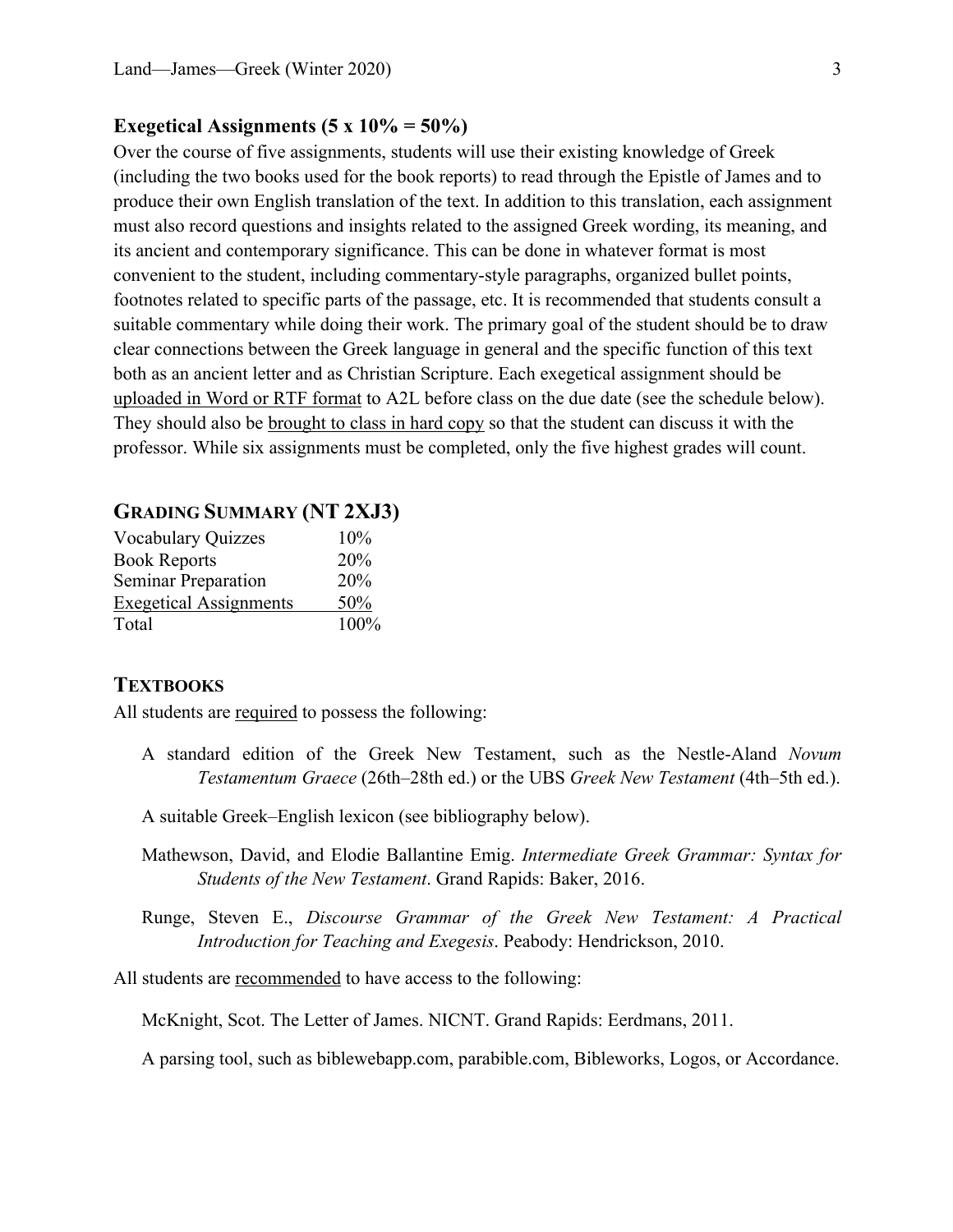- Porter, Stanley E. *Idioms of the Greek New Testament*. 2nd ed. Sheffield: Sheffield Academic Press, 1994
- [Professional Degree Students:] Omanson, Roger L. *A Textual Guide to the Greek New Testament: An Adaptation of Bruce M. Metzger's* Textual Commentary *for the Needs of Translators*. Stuttgart: Deutsche Bibelgesellschaft, 2006.
- [Research Degree Students:] Metzger, Bruce Manning. *A Textual Commentary on the Greek New Testament*. 2nd ed. Stuttgart: Deutsche Bibelgesellschaft, 1994.

Note: Additional electronic readings will be made available through Avenue to Learn (A2L).

All required textbooks for this class are available from the College's book service, READ On Bookstore, Room 145, McMaster Divinity College. Texts may be purchased on the first day of class. For advance purchase, you may contact READ On Bookstore, 5 International Blvd, Etobicoke, ON, M9W 6H3: phone 416.620.2934; fax 416.622.2308; email books@readon.ca. Other book services may also carry the texts.

## **SEMINAR SCHEDULE**

| Dates     | <b>Seminar Sessions</b>  | Reading<br>(due $\omega$ 11am) | Assignments<br>$(\text{due } (\hat{\omega}) 11 \text{am})$ |
|-----------|--------------------------|--------------------------------|------------------------------------------------------------|
| Jan<br>6  | Who Reads James?         |                                |                                                            |
| Jan<br>13 | James the Just           | James 1                        |                                                            |
| Jan<br>20 | James and Judaism        | James 2                        |                                                            |
| Jan<br>27 | James and Jesus          | James 3                        |                                                            |
| Feb<br>3  | James and "Christianity" | James 4                        |                                                            |
| Feb<br>10 | The Epistle of James     | James 5                        |                                                            |
| Feb<br>17 | Thanksgiving (No Class)  |                                | <b>Vocab Quizzes</b><br><b>Book Reports</b>                |
| Feb<br>24 | Who Are the Faithful?    |                                | James $1:1-15$                                             |
| Mar<br>2  | Suffering and Trust      |                                | James 1:16-2:4                                             |
| Mar<br>9  | Mercy and Torah          |                                | James 2:5-26                                               |
| Mar<br>16 | Maturity and Integrity   |                                | James 3                                                    |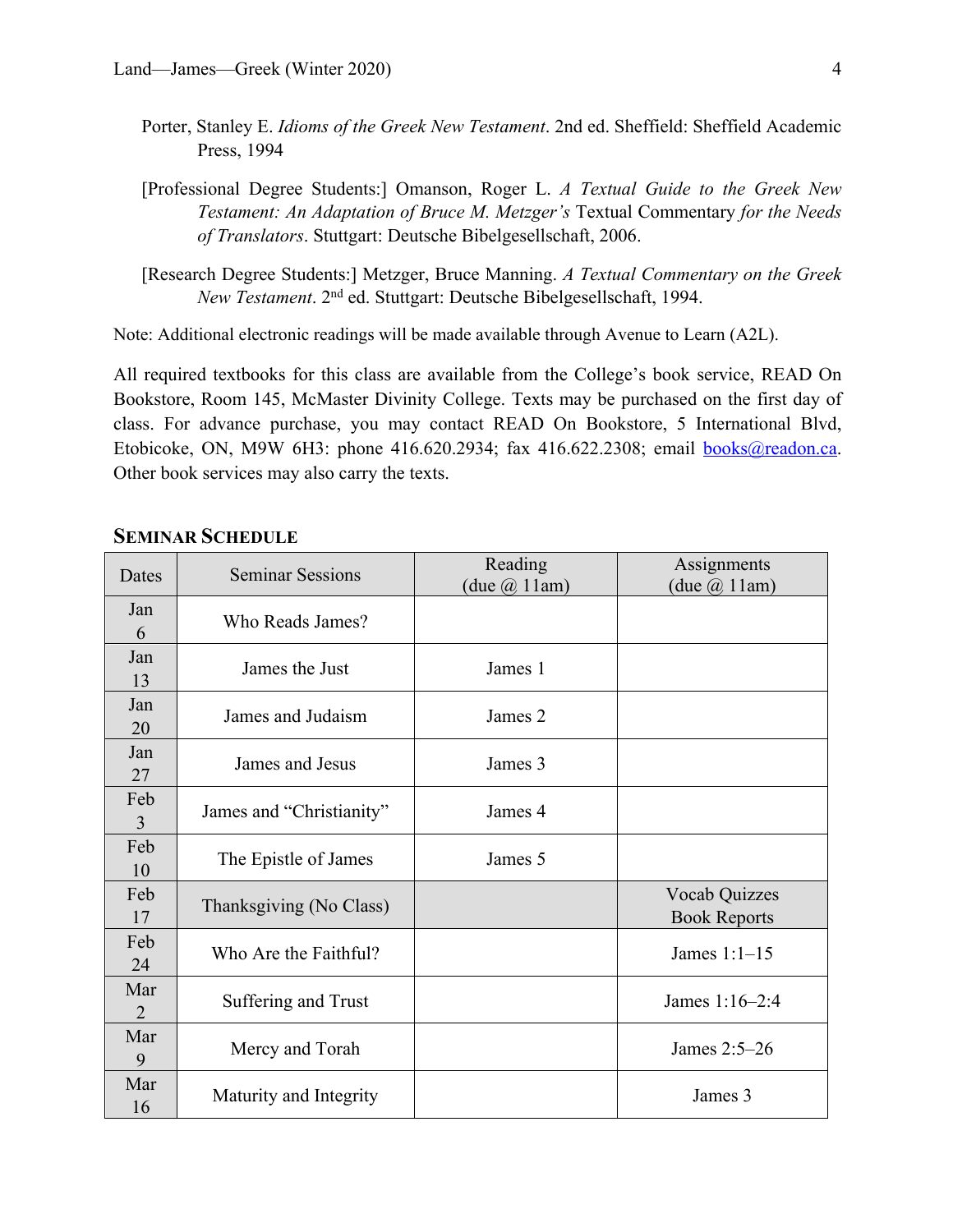| Mar<br>23 | Wealth and Justice    | James 4 |
|-----------|-----------------------|---------|
| Mar<br>30 | Healing and Community | James 5 |
| Apr       | Who Will Speak Today? |         |

## **SUITABLE GREEK-ENGLISH LEXICONS**

- [BDAG:] Bauer, Walter, Frederick W. Danker, W. F. Arndt, and F. W. Gingrich. *Greek-English Lexicon of the New Testament and Other Early Christian Literature.* 3rd ed. Chicago: University of Chicago Press, 2000.
- Danker, Frederick W. *The Concise Greek-English Lexicon of the New Testament*. Chicago: University of Chicago Press, 2009.
- [LSJ:] Liddell, Henry George, Robert Scott, and Henry Stuart Jones. *A Greek-English Lexicon.* 9th ed. Oxford: Clarendon, 1996. [Available @ http://www.tlg.uci.edu/lsj/] [8th edition available @ https://archive.org/details/cu31924012909697]
- Liddell, Henry George, and Robert Scott. *An Intermediate Greek-English Lexicon*. Oxford: Clarendon Press, 1889. [Available @ https://archive.org/details/intermediategree00lidd]
- Louw, J.P., and E.A. Nida, *Greek–English Lexicon of the New Testament Based on Semantic Domains.* 2 vols. New York: United Bible Societies, 1989.
- Thayer, J.H., *A Greek–English Lexicon of the New Testament.* New York: American Book Company, 1897. [Available @ https://archive.org/details/04508981.1536.emory.edu]

#### **STATEMENT ON ACADEMIC HONESTY**

Academic dishonesty is a serious offence that may take any number of forms, including plagiarism, the submission of work that is not one's own or for which previous credit has been obtained, and/or unauthorized collaboration with other students. Academic dishonesty can result in severe consequences, e.g., failure of the assignment, failure of the course, a notation on one's academic transcript, and/or suspension or expulsion from the College.

Students are responsible for understanding what constitutes academic dishonesty. Please refer to the Divinity College Statement on Academic Honesty at: http://www.mcmasterdivinity.ca/programs/rules-regulations

In this course we will be using a web-based service (Turnitin.com) for plagiarism detection and the student's continuation in the course represents his or her consent to the use of this service. If a student has objections to the use of this service, alternate arrangements for assignment submission must be made with the professor in advance of the assignment deadlines.